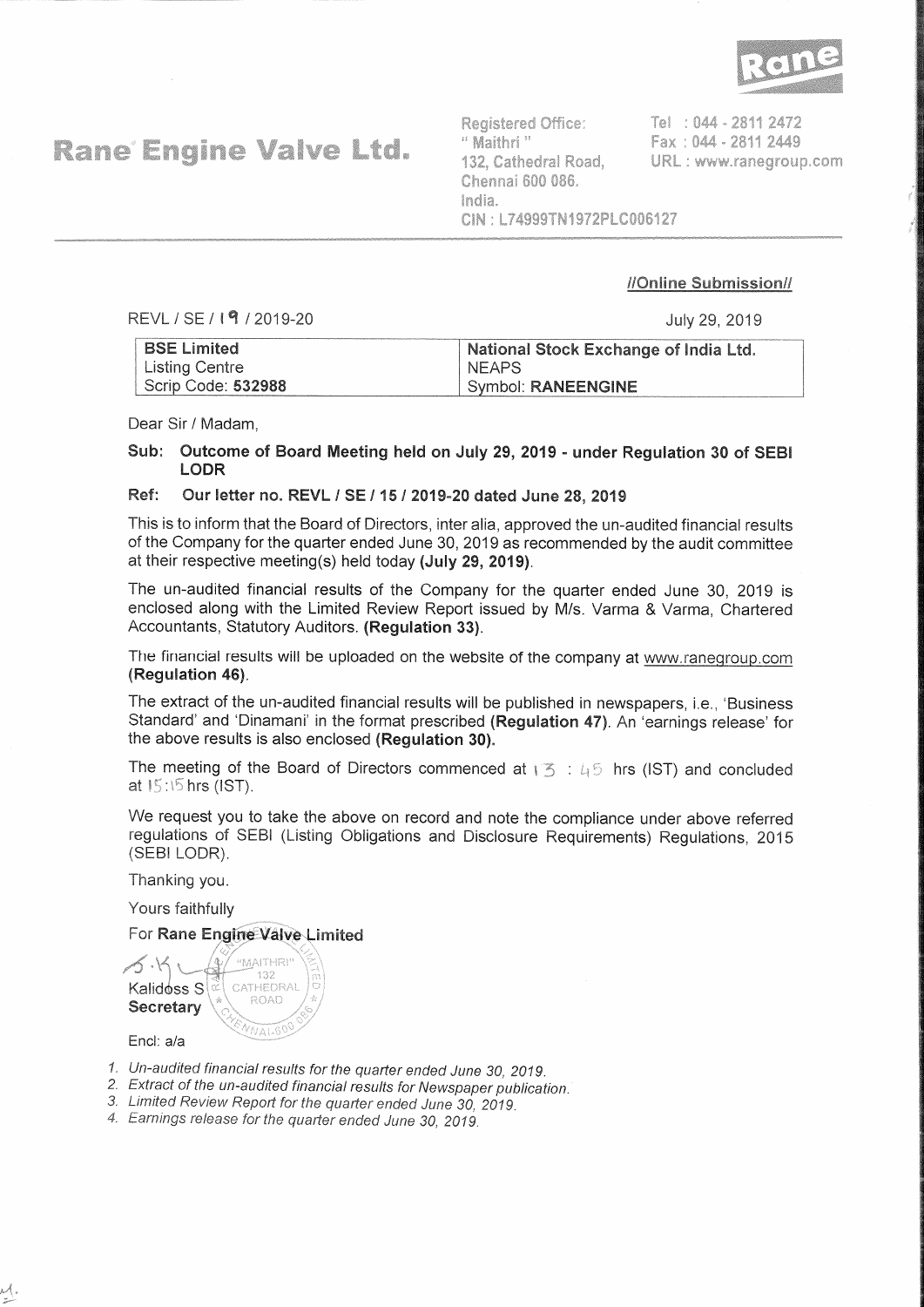### **Rane Engine Valve Limited**



Regd Office: "Maithri", 132 Cathedral Road, Chennai 600 086

visit us at: www.ranegroup.com

Statement of Unaudited Financial Results for the Quarter ended June 30, 2019

|                                                                                        |                             |            |           | RS. In faktis            |  |
|----------------------------------------------------------------------------------------|-----------------------------|------------|-----------|--------------------------|--|
|                                                                                        | Quarter ended<br>Year ended |            |           |                          |  |
| Particulars                                                                            | 30.06.2019                  | 31.03.2019 |           | 30.06.2018<br>31.03.2019 |  |
|                                                                                        | Unaudited                   | Audited    | Unaudited | Audited                  |  |
| 1. Income from Operations                                                              |                             |            |           |                          |  |
| (a) Revenue from Operations                                                            | 10,080.94                   | 10,299.91  | 10,067.30 | 41,299.07                |  |
| (b) Other Operating Income                                                             | 223.87                      | 303.72     | 183.16    | 962.96                   |  |
| (c) Other Income                                                                       | 101.79                      | 41.52      | 58.74     | 223.55                   |  |
| <b>Total Revenue</b>                                                                   | 10,406.60                   | 10,645.15  | 10,309.20 | 42,485.58                |  |
| 2. Expenses                                                                            |                             |            |           |                          |  |
| (a) Cost of materials consumed                                                         | 3,997.32                    | 4,491.87   | 4,450.70  | 18,444.95                |  |
| (b) Purchase of stock-in-trade                                                         | 207.80                      | 259.69     | 291.80    | 1,084.77                 |  |
| (c) Changes in inventories of Finished Goods, Work-in-Progress<br>and Stock -in -Trade | 355.31                      | (631.55)   | (341.73)  | (2,009.13)               |  |
| (d) Employee benefits expenses                                                         | 2.882.06                    | 2.665.40   | 2,785.64  | 11,153.06                |  |
| (e) Finance Costs                                                                      | 250.51                      | 269.10     | 242.54    | 987.80                   |  |
| (f) Depreciation and amortisation expense                                              | 728.97                      | 767.83     | 760.52    | 3,053,15                 |  |
| (g) Other Expenses                                                                     | 2,636.45                    | 3,057.48   | 2,786.00  | 11,819.81                |  |
| <b>Total expenses</b>                                                                  | 11,058.42                   | 10,879.82  | 10,975.47 | 44,534.41                |  |
| 3. Profit / (Loss) before Exceptional items (1-2)<br>4. Exceptional Items              | (651.82)                    | (234.67)   | (666.27)  | (2,048.83)               |  |
| 5. Profit / (Loss) before tax (3±4)                                                    | (651.82)                    | (234.67)   | (666.27)  | (2,048.83)               |  |
| 6. Tax expense                                                                         |                             |            |           |                          |  |
| (a) Current tax                                                                        |                             |            |           |                          |  |
| (b) Deferred tax                                                                       | (227.78)                    | (67.70)    | (230.58)  | (691.38)                 |  |
| (c) Relating to Earlier Years                                                          |                             |            |           |                          |  |
| <b>Total Tax Expenses</b>                                                              | (227.78)                    | (67.70)    | (230.58)  | (691.38)                 |  |
| 7. Profit / (Loss) for the period (5-6)                                                | (424.04)                    | (166.97)   | (435.69)  | (1, 357.45)              |  |
| 8. Other Comprehensive Income (Net of Tax Expenses)                                    | (2.62)                      | 32.13      | 0.20      | (10.47)                  |  |
| 9. Total Comprehensive Income for the period (7+8)                                     |                             |            |           |                          |  |
| (Comprising profit / (loss) and other comprehensive<br>income for the period)          | (426.66)                    | (134.84)   | (435.49)  | (1, 367.92)              |  |
| 10. Details of equity share capital                                                    |                             |            |           |                          |  |
| Paid-up equity share capital                                                           | 671.90                      | 671.90     | 671.90    | 671.90                   |  |
| (Face Value of Rs. 10/- per share)                                                     |                             |            |           |                          |  |
| Total equity share capital                                                             | 671.90                      | 671.90     | 671.90    | 671.90                   |  |
| 11. Other Equity excluding revaluation reserve                                         |                             |            |           | 12,057.18                |  |
| 12. Earnings per share (of Rs.10/- each) (not annualised)<br>(in Rs.)                  |                             |            |           |                          |  |
| (a) Basic                                                                              | (6.31)                      | (2.49)     | (6.48)    | (20.20)                  |  |
| (b) Diluted                                                                            | (6.31)                      | (2.49)     | (6.48)    | (20.20)                  |  |
|                                                                                        |                             |            |           |                          |  |

Notes :

The above financial results were reviewed by the Audit Committee and approved by the Board of Directors at their respective meetings held on July  $\overline{1}$ 29, 2019. The Statutory auditors have carried out limited review of these financial results.

The Company operates only in one segment, namely, manufacture and marketing of components for the transportation industry.  $\sqrt{2}$ 

 $\mathfrak{Z}$ The Company has adopted Ind AS 116 Leases with a modified retrospective approach effective April 01, 2019. The adoption of this standard resulted in recognition of right-of-use assets and lease liabilities of Rs. 70.55 Lakhs as on the transition date. The effect of the same on the financial results for the quarter ended June 30, 2019 is not material.

4 The previous period figures have been re-grouped wherever necessary to conform to current period's presentation.

Ed ac

The financial results for the quarter ended June 30, 2019 are being published in the newspaper as per the format prescribed under Regulation 33 of  $\sqrt{5}$ SEBI (Listing Obligations and Disclosure requirements) Regulations, 2015. The financial results are also available on the Stock Exchange websites www.bseindia.com and www.nseindia.com and on the company's website- www.ranegroup.com.

Chennai Dated: July 29, 2019

For Rane Engine Valve Limited

.<br>L Ganesh Chairman & Managing Director

E VAL)

"MAITHRI"

432

CATHEDRA

Vnad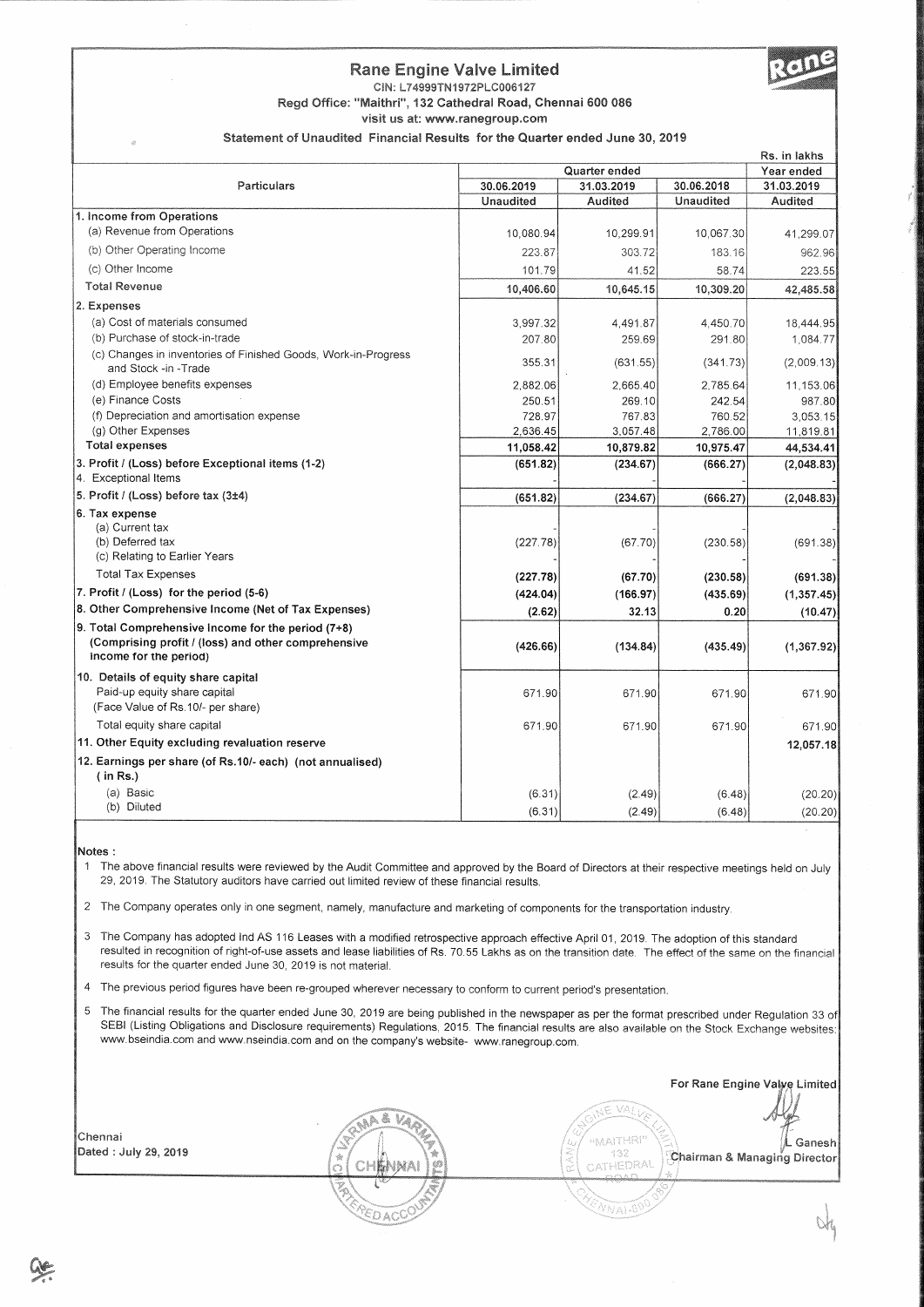# **Rane Engine Valve Limited**

Regd. Office: " MAITHRI ", 132, Cathedral Road, Chennai - 600 086

visit us at: www.ranegroup.com CIN: L74999TN1972PLC006127

|                     | Rs.in lakhs except per share data                                                                                                              |                                |                                |                                              |  |  |
|---------------------|------------------------------------------------------------------------------------------------------------------------------------------------|--------------------------------|--------------------------------|----------------------------------------------|--|--|
|                     | Extract of Standalone Unaudited Financial Results for the Quarter ended June 30, 2019                                                          |                                |                                |                                              |  |  |
| S.No                | <b>Particulars</b>                                                                                                                             | Quarter<br>ended<br>30.06.2019 | Quarter<br>ended<br>30.06.2018 | <b>Financial Year</b><br>ended<br>31.03.2019 |  |  |
| $\mathbf{1}$        | Total income from operations                                                                                                                   | 10,406.60                      | 10,309.20                      | 42,485.58                                    |  |  |
| $\overline{2}$      | Net Profit / (Loss) for the period (before tax and<br>Exceptional Items)                                                                       | (651.82)                       | (666.27)                       | (2,048.83)                                   |  |  |
| 3                   | Net Profit / (Loss) for the period before tax (after<br><b>Exceptional Items)</b>                                                              | (651.82)                       | (666.27)                       | (2,048.83)                                   |  |  |
| 4                   | Net Profit / (Loss) for the period after tax (after Exceptional<br>Items)                                                                      | (424.04)                       | (435.69)                       | (1,357.45)                                   |  |  |
| 5                   | Total Comprehensive Income for the period<br>(comprising profit/loss) for the period (after tax) and<br>other Comprehensive Income(after tax)) | (426.66)                       | (435.49)                       | (1,367.92)                                   |  |  |
| 6                   | <b>Equity Share Capital</b>                                                                                                                    | 671.90                         | 671.90                         | 671.90                                       |  |  |
| $\overline{7}$<br>8 | Reserves (excluding Revaluation Reserve) as shown in the<br>Audited Balance Sheet of previous year<br>Earnings Per Share (of Rs 10/- each)     |                                |                                | 12,057.18                                    |  |  |
|                     | (for continuing and discountined operations)-                                                                                                  |                                |                                |                                              |  |  |
|                     | (a) Basic:                                                                                                                                     | (6.31)                         | (6.48)                         | (20.20)                                      |  |  |
|                     | (b) Diluted:                                                                                                                                   | (6.31)                         | (6.48)                         | (20.20)                                      |  |  |
|                     |                                                                                                                                                |                                |                                |                                              |  |  |

The above is an extract of the detailed format of Quarterly Results filed with the Stock Exchanges under Regulation 33 of the SEBI (Listing and Disclosure Requirements) Regulations, 2015. The full format of the unaudited financial results are available on the Stock Exchange websites: www.bseindia.com and www.nseindia.com and on the company's website-www.ranegroup.com

### Note:

- The unaudited financial results were reviewed by the Audit Committee and approved by the Board of  $\mathbf{1}$ Directors at their respective meetings held on July 29, 2019.
- The Company has adopted Ind AS 116 Leases with a modified retrospective approach effective April 01,  $\overline{2}$ 2019. The adoption of this standard resulted in recognition of right-of-use assets and lease liabilities of Rs. 70.55 Lakhs as on the transition date. The effect of the same on the financial results for the quarter ended June 30, 2019, is not material.

Chennai Dated: July 29, 2019

For Rane Engine Valve Limited VÄ **MAITHRI** /Ganesh CATHEDRAL Chairman & Managing Director

'Nata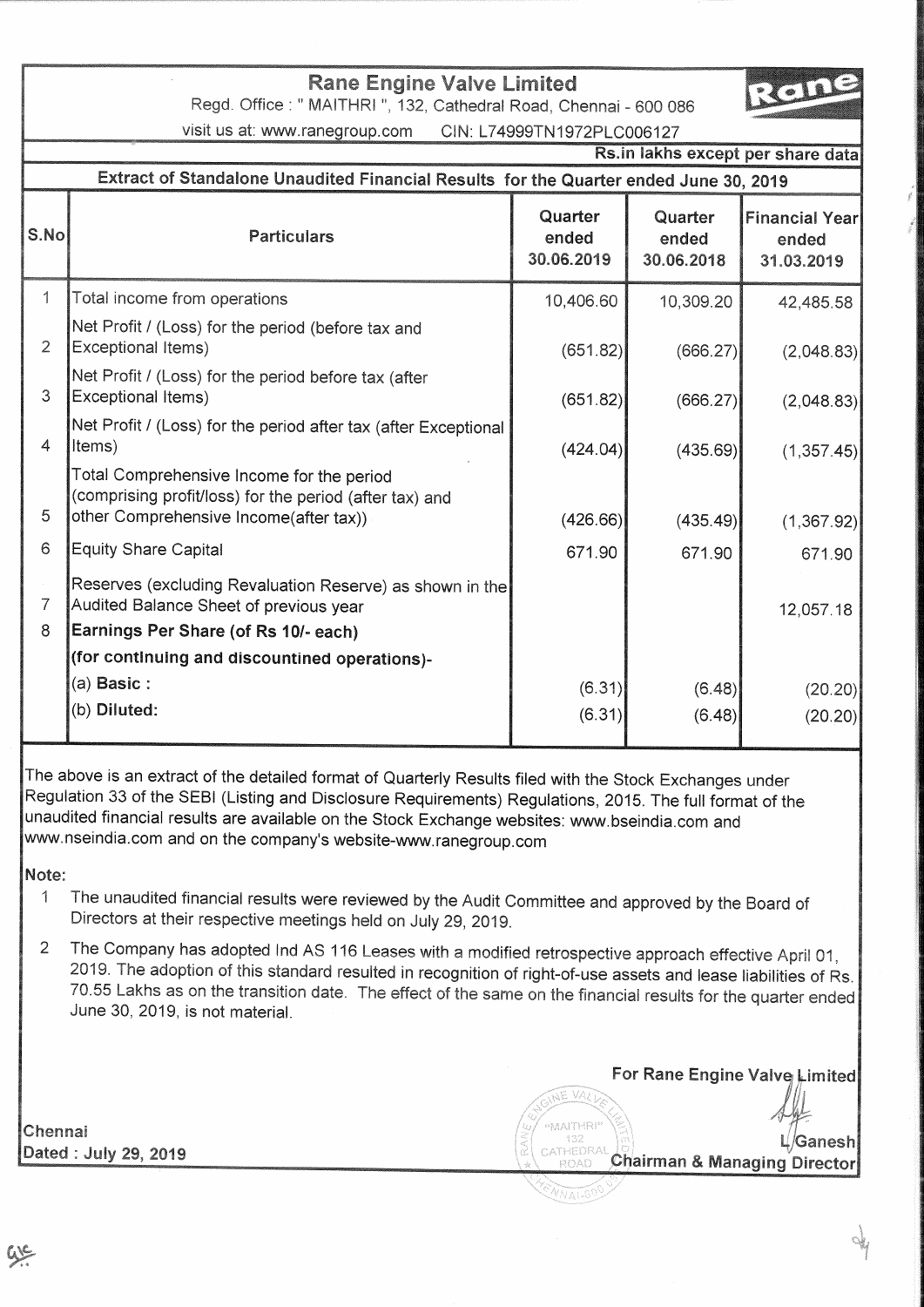Varma & Varma Chartered Accountants

"Sreela Terrace" Level-4, Unit-D, 105, First Main Road Gandhi Nagar, Adyar Chennai - 600 020 Ph: +91 44 2445 2239, 2442 3496 E-mail: chennai@varmaandvarma.com

#### **Limited Review Report**

To Board of Directors Rane Brake Lining Limited

We have reviewed the accompanying statement of unaudited standalone financial results of Rane Engine Valve Limited ("the Company") for the quarter ended 30th June 2019("the Statement"). The statement has been prepared by the Company pursuant to Regulation 33 of the Securities and Exchange Board of India (Listing Obligation and Disclosure Requirements) Regulations, 2015 (the "Listing Regulations,2015"). The Statement is the responsibility of the Company's Management and has been approved by the Board of Directors/ Committee of Board of Directors.

We conducted our review in accordance with the Standard on Review Engagements (SRE) 2410,"Review of Interim Financial Information Performed by the Independent Auditor of the Entity" issued by the Institute of Chartered Accountants of India. This standard requires that we plan and perform the review to obtain moderate assurance as to whether the financial statements are free of material misstatement. A review is limited primarily to inquiries of company personnel and analytical procedures applied to financial data and thus provide less assurance than an audit. We have not performed an audit and accordingly, we do not express an audit opinion.

Based on our review conducted as above, nothing has come to our attention that causes us to believe that the accompanying statement of unaudited standalone financial results has not been prepared in all material respects in accordance with Indian Accounting Standards prescribed under Section 133 of the Companies Act, 2013, read with relevant rules issued thereunder and other recognised accounting practices and policies, and has not disclosed the information required to be disclosed in terms of Regulation 33 of the SEBI(Listing Obligations and Disclosure Requirements) Regulations, 2015 including the manner in which it is to be disclosed, or that it contains any material misstatement.

> For Varma & Varma Chartered Accountants FRN. 004532S

P.K Prasanna Varma



Partner M.No. 025854 UDIN: 19025854AAAAARG539

Place: Chennai Date: 29th July, 2019